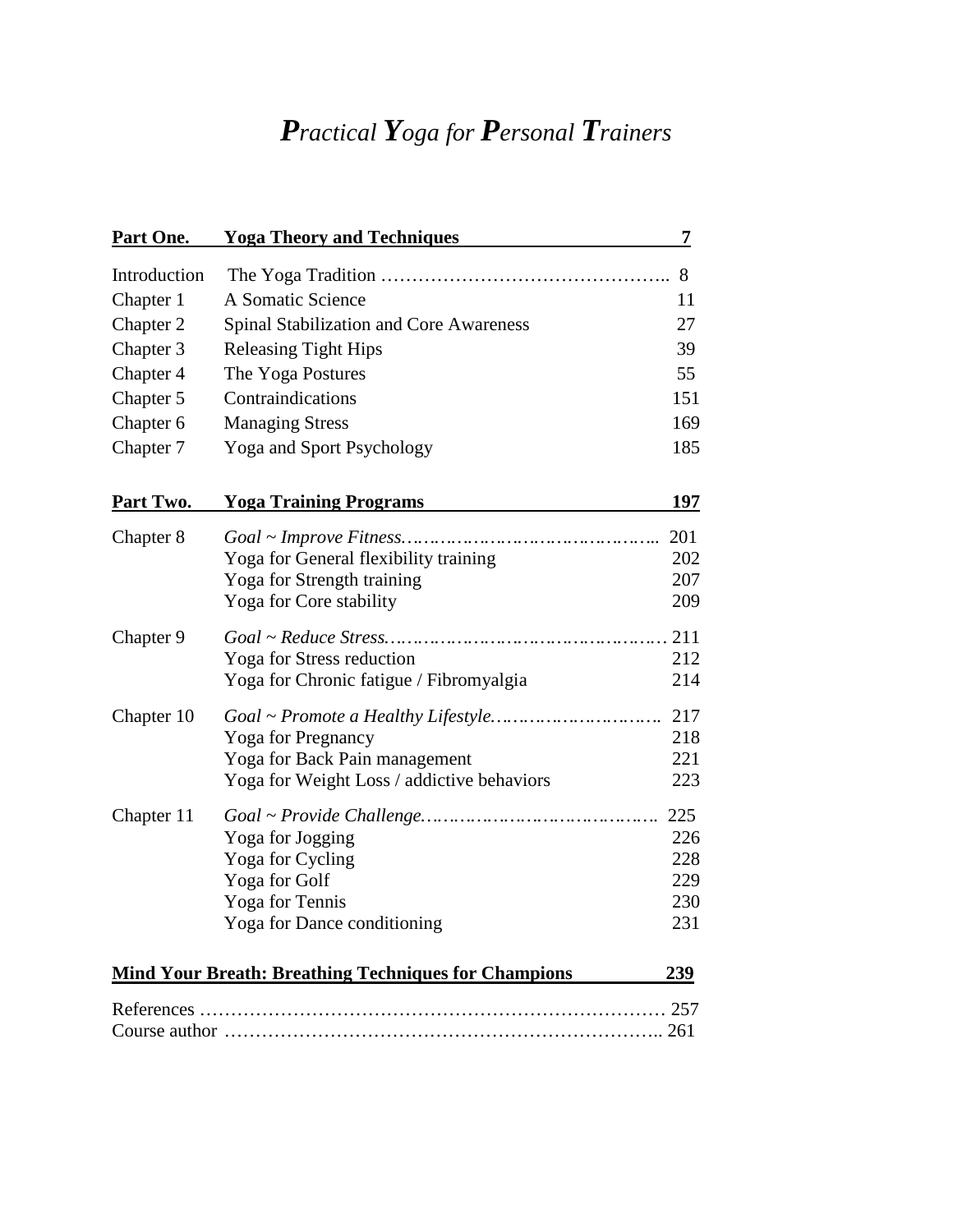## *Educational activities*

| Worksheet $# 2 - Self$ Assessment / General Flexibility program  203-206 |  |
|--------------------------------------------------------------------------|--|
|                                                                          |  |
|                                                                          |  |